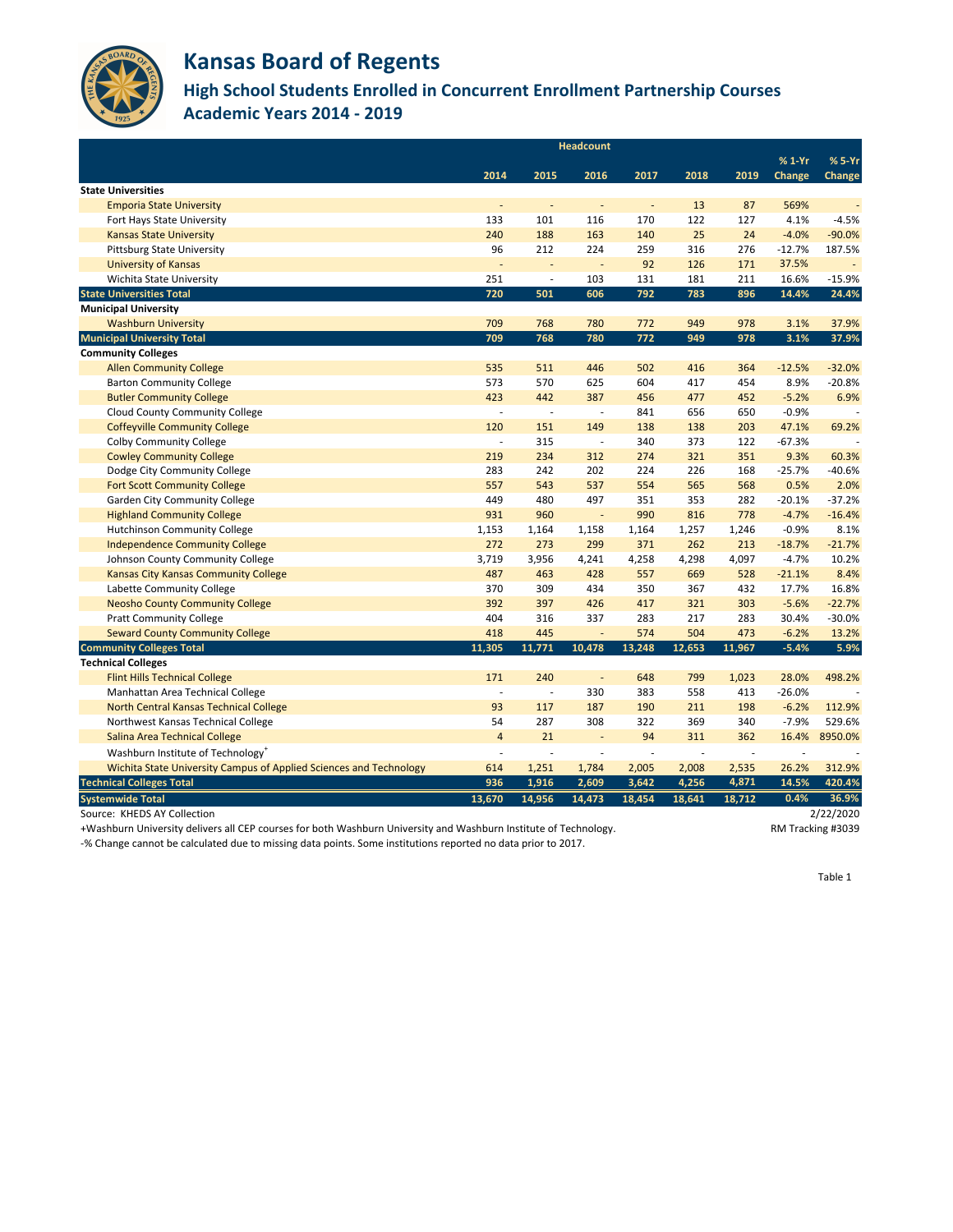

**High School Students Enrolled in Concurrent Enrollment Partnership Courses Academic Years 2014 - 2019**

|                                                                    | <b>Credit Hours</b>          |                          |                          |                          |         |         |               |               |
|--------------------------------------------------------------------|------------------------------|--------------------------|--------------------------|--------------------------|---------|---------|---------------|---------------|
|                                                                    |                              |                          |                          |                          |         |         | $%1-Yr$       | % 5-Yr        |
| <b>State Universities</b>                                          | 2014                         | 2015                     | 2016                     | 2017                     | 2018    | 2019    | <b>Change</b> | <b>Change</b> |
| <b>Emporia State University</b>                                    | $\overline{\phantom{a}}$     | $\overline{\phantom{a}}$ |                          | $\overline{\phantom{a}}$ | 39      | 378     | 869.2%        |               |
| Fort Hays State University                                         | 1,057                        | 822                      | 884                      | 1,143                    | 805     | 874     | 8.6%          | $-17.3%$      |
| <b>Kansas State University</b>                                     | 908                          | 694                      | 574                      | 558                      | 162     | 154     | $-4.9%$       | $-83.0%$      |
| <b>Pittsburg State University</b>                                  | 398                          | 1,094                    | 1,022                    | 1,360                    | 1,719   | 1,487   | $-13.5%$      | 273.6%        |
| <b>University of Kansas</b>                                        | $\blacksquare$               |                          |                          | 342                      | 465     | 651     | 40.0%         |               |
| Wichita State University                                           | 1,053                        | $\overline{\phantom{a}}$ | 453                      | 506                      | 679     | 998     | 47.0%         | $-5.2%$       |
| <b>State Universities Total</b>                                    | 3,416                        | 2,610                    | 2,933                    | 3,909                    | 3,869   | 4,547   | 17.5%         | 33.1%         |
| <b>Municipal University</b>                                        |                              |                          |                          |                          |         |         |               |               |
| <b>Washburn University</b>                                         | 4,519                        | 5,057                    | 5,231                    | 5,467                    | 6,119   | 6,625   | 8.3%          | 46.6%         |
| <b>Municipal University Total</b>                                  | 4,519                        | 5,057                    | 5,231                    | 5,467                    | 6,119   | 6,625   | 8.3%          | 46.6%         |
| <b>Community Colleges</b>                                          |                              |                          |                          |                          |         |         |               |               |
| <b>Allen Community College</b>                                     | 5,041                        | 4,980                    | 4,575                    | 5,160                    | 4,115   | 3,937   | $-4.3%$       | $-21.9%$      |
| <b>Barton Community College</b>                                    | 3,520                        | 3,341                    | 3,667                    | 3,399                    | 2,025   | 2,421   | 19.6%         | $-31.2%$      |
| <b>Butler Community College</b>                                    | 2,722                        | 2,887                    | 2,399                    | 3,056                    | 2,997   | 3,079   | 2.7%          | 13.1%         |
| <b>Cloud County Community College</b>                              |                              |                          |                          | 5,782                    | 4,563   | 4,260   | $-6.6%$       |               |
| <b>Coffeyville Community College</b>                               | 646                          | 832                      | 829                      | 817                      | 659     | 918     | 39.3%         | 42.1%         |
| <b>Colby Community College</b>                                     | $\qquad \qquad \blacksquare$ | 2,852                    | $\overline{\phantom{a}}$ | 3,016                    | 3,267   | 501     | $-84.7%$      |               |
| <b>Cowley Community College</b>                                    | 1,299                        | 1,515                    | 1,749                    | 1,470                    | 1,980   | 2,223   | 12.3%         | 71.1%         |
| Dodge City Community College                                       | 2,137                        | 1,773                    | 1,410                    | 1,333                    | 1,486   | 1,141   | $-23.2%$      | $-46.6%$      |
| <b>Fort Scott Community College</b>                                | 4,337                        | 4,138                    | 4,197                    | 4,030                    | 4,432   | 4,182   | $-5.6%$       | $-3.6%$       |
| <b>Garden City Community College</b>                               | 2,838                        | 3,158                    | 3,565                    | 1,739                    | 2,222   | 1,810   | $-18.5%$      | $-36.2%$      |
| <b>Highland Community College</b>                                  | 6,932                        | 7,145                    | $\overline{\phantom{a}}$ | 7,369                    | 5,440   | 5,122   | $-5.8%$       | $-26.1%$      |
| <b>Hutchinson Community College</b>                                | 5,895                        | 6,250                    | 6,904                    | 7,190                    | 7,357   | 7,303   | $-0.7%$       | 23.9%         |
| <b>Independence Community College</b>                              | 2,289                        | 2,148                    | 2,230                    | 2,970                    | 1,689   | 1,360   | $-19.5%$      | $-40.6%$      |
| Johnson County Community College                                   | 27,581                       | 29,681                   | 31,483                   | 31,462                   | 31,149  | 28,518  | $-8.4%$       | 3.4%          |
| Kansas City Kansas Community College                               | 3,019                        | 2,878                    | 2,766                    | 3,381                    | 4,170   | 3,328   | $-20.2%$      | 10.2%         |
| Labette Community College                                          | 3,384                        | 1,470                    | 3,736                    | 3,051                    | 2,688   | 2,997   | 11.5%         | $-11.4%$      |
| <b>Neosho County Community College</b>                             | 3,115                        | 2,866                    | 3,203                    | 3,062                    | 2,394   | 2,372   | $-0.9%$       | $-23.9%$      |
| <b>Pratt Community College</b>                                     | 2,237                        | 2,052                    | 2,176                    | 1,690                    | 1,101   | 1,506   | 36.8%         | $-32.7%$      |
| <b>Seward County Community College</b>                             | 3,077                        | 3,081                    |                          | 4,011                    | 3,698   | 3,575   | $-3.3%$       | 16.2%         |
| <b>Community Colleges Total</b>                                    | 80,069                       | 83,047                   | 74,889                   | 93,988                   | 87,432  | 80,553  | $-7.9%$       | 0.6%          |
| <b>Technical Colleges</b>                                          |                              |                          |                          |                          |         |         |               |               |
| <b>Flint Hills Technical College</b>                               | 760                          | 1,011                    |                          | 2,839                    | 3,586   | 4,657   | 29.9%         | 512.8%        |
| Manhattan Area Technical College                                   |                              |                          | 1,986                    | 2,206                    | 3,412   | 2,680   | $-21.5%$      |               |
| North Central Kansas Technical College                             | 425                          | 652                      | 1,134                    | 1,270                    | 1,232   | 1,235   | 0.2%          | 190.6%        |
| Northwest Kansas Technical College                                 | 193                          | 1,824                    | 2,507                    | 2,666                    | 3,212   | 2,734   | $-14.9%$      | 1316.6%       |
| Salina Area Technical College                                      | 16                           | 64                       | $\overline{\phantom{a}}$ | 559                      | 1,906   | 2,301   | 20.7%         | $-17.3%$      |
| Washburn Institute of Technology <sup>+</sup>                      |                              |                          |                          |                          |         |         |               |               |
| Wichita State University Campus of Applied Sciences and Technology | 2,870                        | 6,032                    | 9,605                    | 10,065                   | 10,408  | 14,043  | 34.9%         | 389.3%        |
| <b>Technical Colleges Total</b>                                    | 4,264                        | 9,583                    | 15,232                   | 19,605                   | 23,756  | 27,650  | 16.4%         | 548.5%        |
| <b>Systemwide Total</b>                                            | 92,268                       | 100,297                  | 98,285                   | 122,969                  | 121,176 | 119,375 | $-1.5%$       | 29.4%         |
| Source: KHEDS AY Collection                                        |                              |                          |                          |                          |         |         |               | 2/22/2020     |

+Washburn University delivers all CEP courses for both Washburn University and Washburn Institute of Technology. RM Tracking #3039

-% Change cannot be calculated due to missing data points. Some institutions reported no data prior to 2017.

Table 2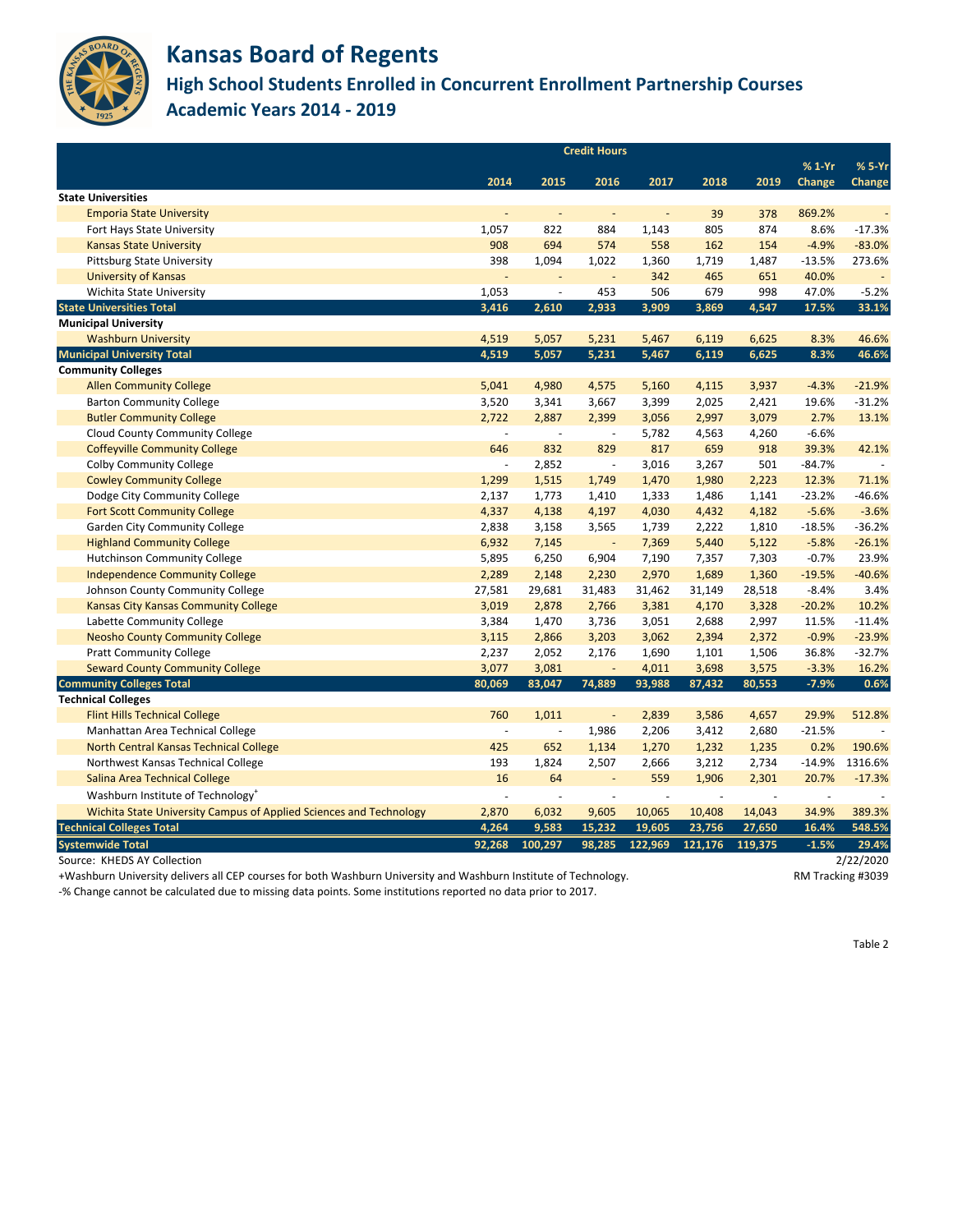

**Concurrent Enrollment Partnership for Academic Year 2019**

**Unduplicated Headcount and Credit Hours, Systemwide Transer (SWT) Only**

|               |                                                                    | <b>Unduplicated</b> | <b>Total Credit</b> |
|---------------|--------------------------------------------------------------------|---------------------|---------------------|
| <b>Sector</b> | <b>Institution</b>                                                 | <b>Headcount</b>    | <b>Hours</b>        |
|               | <b>State Universities</b>                                          |                     |                     |
|               | <b>Emporia State University</b>                                    | 87                  | 378                 |
|               | Fort Hays State University                                         | 123                 | 739                 |
|               | <b>Kansas State University</b>                                     | 24                  | 159                 |
|               | <b>Pittsburg State University</b>                                  | 276                 | 1,487               |
|               | <b>University of Kansas</b>                                        | 171                 | 651                 |
|               | Wichita State University                                           | 202                 | 871                 |
|               | <b>State Universities Total</b>                                    | 883                 | 4,285               |
|               | <b>Municipal University</b>                                        |                     |                     |
|               | <b>Washburn University</b>                                         | 967                 | 6,427               |
|               | <b>Municipal University Total</b>                                  | 967                 | 6,427               |
|               | <b>Community Colleges</b>                                          |                     |                     |
|               | <b>Allen Community College</b>                                     | 353                 | 3,658               |
|               | <b>Barton Community College</b>                                    | 447                 | 2,331               |
|               | <b>Butler Community College</b>                                    | 448                 | 3,046               |
|               | <b>Cloud County Community College</b>                              | 630                 | 4,130               |
|               | <b>Coffeyville Community College</b>                               | 182                 | 820                 |
|               | <b>Colby Community College</b>                                     | 117                 | 441                 |
|               | <b>Cowley Community College</b>                                    | 351                 | 2,223               |
|               | Dodge City Community College                                       | 150                 | 903                 |
|               | <b>Fort Scott Community College</b>                                | 551                 | 3,909               |
|               | <b>Garden City Community College</b>                               | 272                 | 1,783               |
|               | <b>Highland Community College</b>                                  | 778                 | 5,122               |
|               | <b>Hutchinson Community College</b>                                | 683                 | 3,593               |
|               | <b>Independence Community College</b>                              | 212                 | 1,336               |
|               | Johnson County Community College                                   | 3,300               | 22,769              |
|               | <b>Kansas City Kansas Community College</b>                        | 397                 | 2,489               |
|               | Labette Community College                                          | 388                 | 2,643               |
|               | <b>Neosho County Community College</b>                             | 301                 | 2,288               |
|               | <b>Pratt Community College</b>                                     | 223                 | 1,225               |
|               | <b>Seward County Community College</b>                             | 453                 | 3,387               |
|               | <b>Community Colleges Total</b>                                    | 10,236              | 68,096              |
|               | <b>Technical Colleges</b>                                          |                     |                     |
|               | <b>Flint Hills Technical College</b>                               | 298                 | 1,615               |
|               | Manhattan Area Technical College                                   | 295                 | 1,783               |
|               | North Central Kansas Technical College                             | 192                 | 1,189               |
|               | Northwest Kansas Technical College                                 | 124                 | 896                 |
|               | Salina Area Technical College                                      | 350                 | 2,214               |
|               | Wichita State University Campus of Applied Sciences and Technology | 1,439               | 7,932               |
|               | <b>Technical Colleges Total</b>                                    | 2,698               | 15,629              |
|               | <b>Systemwide Total</b>                                            | 14,784              | 94,437              |
|               | Source: KBOR KHEDS Academic Year Collection, Registrations File.   |                     | 2/21/2020           |
|               | Notes: Washburn Institute of Technology did not report CEP.        |                     | RM Tracking #3039   |

*Total overall unduplicated Headcount Number with KRSN course only - 14,554*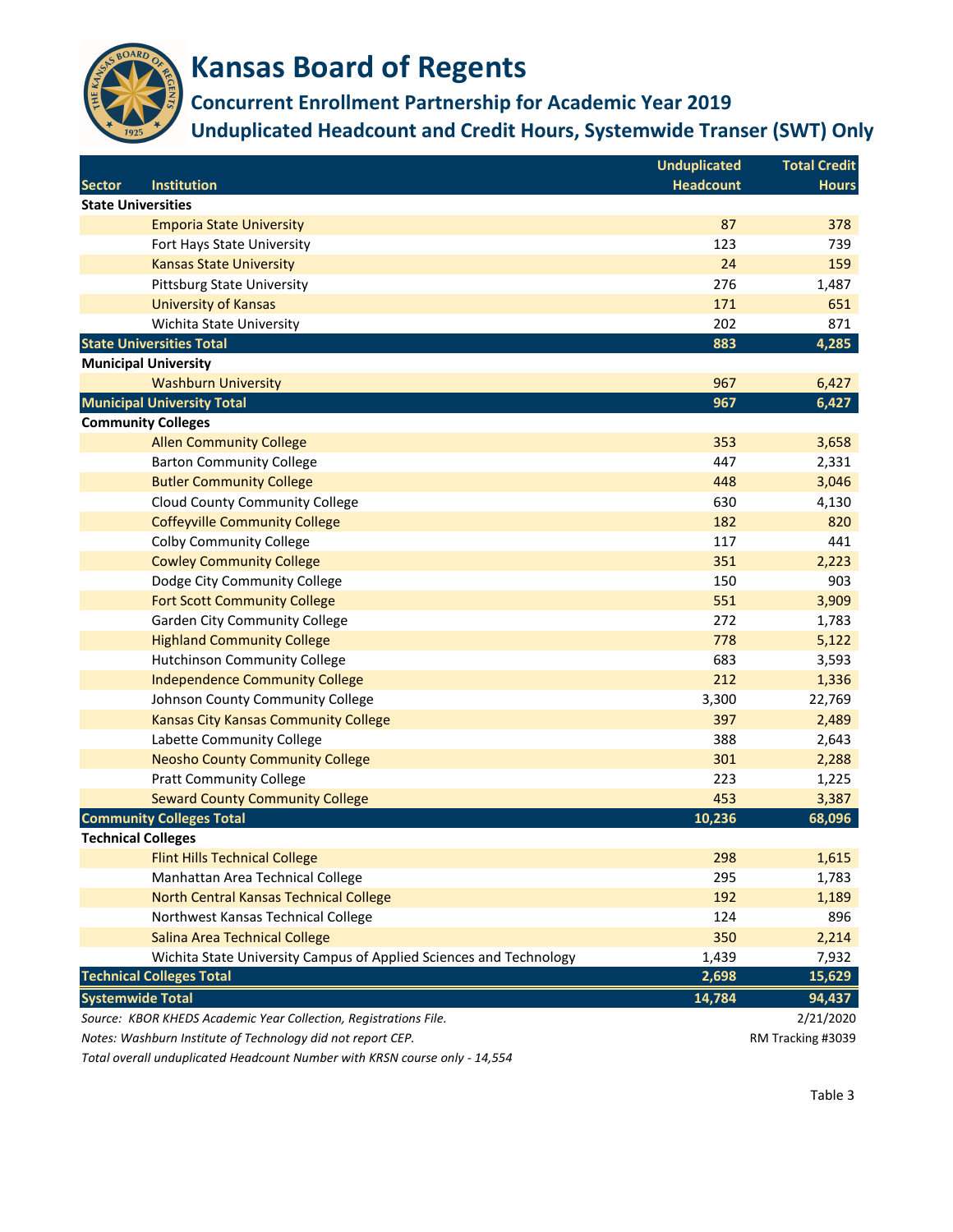

#### **Concurrent Enrollment Partnership for Academic Year 2019 Faculty Counts by Institution, Systemwide Transfer (SWT) Courses Only**

|               |                                                                    |                  |                      | <b>Percentage of</b> |
|---------------|--------------------------------------------------------------------|------------------|----------------------|----------------------|
| <b>Sector</b> | <b>Institution</b>                                                 | <b>Qualified</b> | <b>Non-Qualified</b> | <b>Qualified</b>     |
|               | <b>State Universities</b>                                          |                  |                      |                      |
|               | Emporia State University*                                          | $\overline{a}$   | $\mathbf 0$          | 100%                 |
|               | Fort Hays State University*                                        | 7                | 0                    | 100%                 |
|               | Kansas State University*                                           | 3                | $\mathbf{0}$         | 100%                 |
|               | <b>Pittsburg State University</b>                                  | 21               | 0                    | 100%                 |
|               | <b>University of Kansas</b>                                        | $\overline{2}$   | $\overline{2}$       | 50%                  |
|               | Wichita State University                                           | 14               | 3                    | 82%                  |
|               | <b>State Universities Totals</b>                                   | 51               | 5                    | 91%                  |
|               | <b>Municipal University</b>                                        |                  |                      |                      |
|               | <b>Washburn University</b>                                         | 33               | 13                   | 72%                  |
|               | <b>Municipal University Total</b>                                  | 33               | 13                   | 72%                  |
|               | <b>Community Colleges</b>                                          |                  |                      |                      |
|               | Allen Community College*                                           | 27               | $\overline{2}$       | 93%                  |
|               | Barton Community College*                                          | 22               | $\mathbf{1}$         | 96%                  |
|               | <b>Butler Community College</b>                                    | 22               | $\mathbf{1}$         | 96%                  |
|               | <b>Cloud County Community College</b>                              | 25               | 53                   | 32%                  |
|               | <b>Coffeyville Community College</b>                               | $\overline{4}$   | 3                    | 57%                  |
|               | <b>Colby Community College</b>                                     | 6                | 3                    | 67%                  |
|               | <b>Cowley Community College</b>                                    | 26               | $\mathbf{1}$         | 96%                  |
|               | Dodge City Community College                                       | 5                | 10                   | 33%                  |
|               | <b>Fort Scott Community College</b>                                | 22               | 19                   | 54%                  |
|               | <b>Garden City Community College</b>                               | 8                | 12                   | 40%                  |
|               | <b>Highland Community College*</b>                                 | 33               | 38                   | 46%                  |
|               | <b>Hutchinson Community College</b>                                | 13               | 15                   | 46%                  |
|               | Independence Community College*                                    | 14               | $\pmb{0}$            | 100%                 |
|               | Johnson County Community College                                   | 124              | 109                  | 53%                  |
|               | Kansas City Kansas Community College*                              | 26               | $\mathbf 0$          | 100%                 |
|               | Labette Community College                                          | 16               | 10                   | 62%                  |
|               | <b>Neosho County Community College</b>                             | 16               | 11                   | 59%                  |
|               | <b>Pratt Community College</b>                                     | 8                | 15                   | 35%                  |
|               | <b>Seward County Community College</b>                             | 15               | 21                   | 42%                  |
|               | <b>Community Colleges Totals</b>                                   | 432              | 324                  | 57%                  |
|               | <b>Technical Colleges</b>                                          |                  |                      |                      |
|               | <b>Flint Hills Technical College</b>                               | 12               | $\overline{a}$       | 75%                  |
|               | Manhattan Area Technical College*                                  | 13               | 0                    | 100%                 |
|               | North Central Kansas Technical College*                            | 13               | 0                    | 100%                 |
|               | Northwest Kansas Technical College                                 | 8                | 13                   | 38%                  |
|               | Salina Area Technical College*                                     | 24               | $\mathbf 0$          | 100%                 |
|               | Wichita State University Campus of Applied Sciences and Technology | 17               | 51                   | 25%                  |
|               | <b>Technical Colleges Totals</b>                                   | 87               | 68                   | 56%                  |
|               | <b>Systemwide Total</b>                                            | 603              | 410                  | 60%                  |
|               | Source: KBOR KHEDS Academic Year Collection, CEP Faculty File.     |                  |                      | 2/21/2020            |
|               | Notes: Washburn Institute of Technology did not report CEP.        |                  |                      | RM Tracking #3039    |

*Notes: Washburn Institute of Technology did not report CEP.* 

*\* indicates institutions that ARE NOT approved for HLC waivers for Faculty Qualifications teaching CEP courses*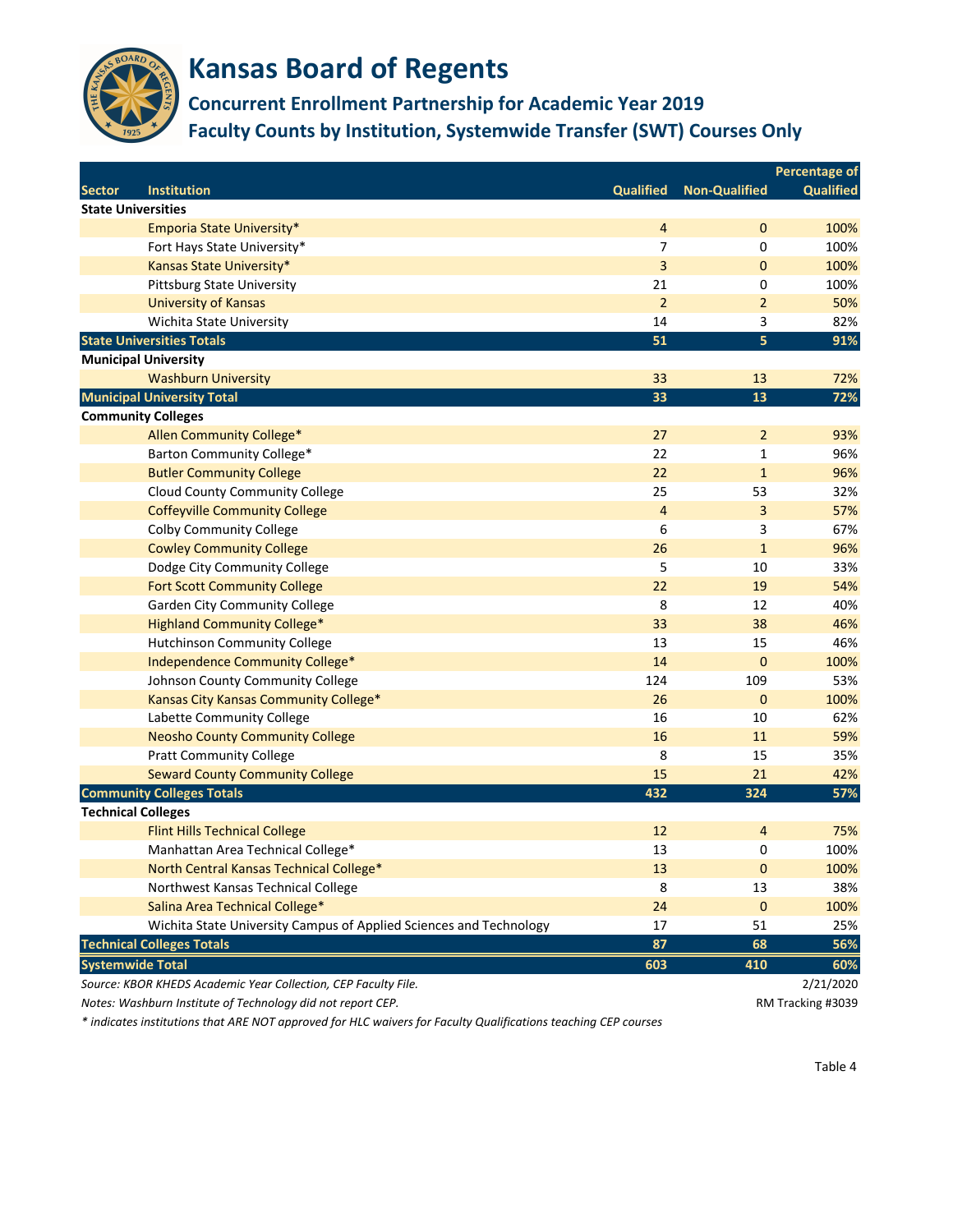

**Concurrent Enrollment Partnership for Academic Year 2019 Student Course Registrations and Pass Rates by Institution Systemwide Transfer(SWT) Courses Only**

|               |                                                                                                                     |                       |                | <b>Percentage of</b> |
|---------------|---------------------------------------------------------------------------------------------------------------------|-----------------------|----------------|----------------------|
|               |                                                                                                                     | <b>Student Course</b> | <b>Courses</b> | <b>Courses</b>       |
| <b>Sector</b> | <b>Institution</b>                                                                                                  | <b>Registrations</b>  | <b>Passed</b>  | <b>Passed</b>        |
|               | <b>State Universities</b>                                                                                           |                       |                |                      |
|               | <b>Emporia State University</b>                                                                                     | 126                   | 115            | 91.3%                |
|               | Fort Hays State University                                                                                          | 267                   | 262            | 98.1%                |
|               | <b>Kansas State University</b>                                                                                      | 53                    | 45             | 84.9%                |
|               | <b>Pittsburg State University</b>                                                                                   | 497                   | 485            | 97.6%                |
|               | <b>University of Kansas</b>                                                                                         | 217                   | 196            | 90.3%                |
|               | Wichita State University                                                                                            | 257                   | 231            | 89.9%                |
|               | <b>State Universities Totals</b>                                                                                    | 1,417                 | 1,334          | 94.1%                |
|               | <b>Municipal University</b>                                                                                         |                       |                |                      |
|               | <b>Washburn University</b>                                                                                          | 2,138                 | 1,803          | 84.3%                |
|               | <b>Municipal University Totals</b>                                                                                  | 2,138                 | 1,803          | 84.3%                |
|               | <b>Community Colleges</b>                                                                                           |                       |                |                      |
|               | <b>Allen Community College</b>                                                                                      | 1,166                 | 1,141          | 97.9%                |
|               | <b>Barton Community College</b>                                                                                     | 729                   | 710            | 97.4%                |
|               | <b>Butler Community College</b>                                                                                     | 970                   | 931            | 96.0%                |
|               | <b>Cloud County Community College</b>                                                                               | 1,316                 | 1,278          | 97.1%                |
|               | <b>Coffeyville Community College</b>                                                                                | 240                   | 209            | 87.1%                |
|               | <b>Colby Community College</b>                                                                                      | 120                   | 110            | 91.7%                |
|               | <b>Cowley Community College</b>                                                                                     | 721                   | 688            | 95.4%                |
|               | Dodge City Community College                                                                                        | 293                   | 282            | 96.2%                |
|               | <b>Fort Scott Community College</b>                                                                                 | 1,211                 | 1,193          | 98.5%                |
|               | <b>Garden City Community College</b>                                                                                | 555                   | 534            | 96.2%                |
|               | <b>Highland Community College</b>                                                                                   | 1,598                 | 1,560          | 97.6%                |
|               | <b>Hutchinson Community College</b>                                                                                 | 1,150                 | 1,115          | 97.0%                |
|               | <b>Independence Community College</b>                                                                               | 428                   | 410            | 95.8%                |
|               | Johnson County Community College                                                                                    | 6,623                 | 6,474          | 97.8%                |
|               | <b>Kansas City Kansas Community College</b>                                                                         | 690                   | 660            | 95.7%                |
|               | Labette Community College                                                                                           | 819                   | 791            | 96.6%                |
|               | <b>Neosho County Community College</b>                                                                              | 750                   | 717            | 95.6%                |
|               | <b>Pratt Community College</b>                                                                                      | 399                   | 385            | 96.5%                |
|               | <b>Seward County Community College</b>                                                                              | 1,080                 | 1,010          | 93.5%                |
|               | <b>Community Colleges Total</b>                                                                                     | 20,858                | 20,198         | 96.8%                |
|               | <b>Technical Colleges</b>                                                                                           |                       |                |                      |
|               | <b>Flint Hills Technical College</b>                                                                                | 618                   | 586            | 94.8%                |
|               | Manhattan Area Technical College                                                                                    | 612                   | 600            | 98.0%                |
|               | North Central Kansas Technical College                                                                              | 393                   | 385            | 98.0%                |
|               | Northwest Kansas Technical College                                                                                  | 269                   | 265            | 98.5%                |
|               | Salina Area Technical College                                                                                       | 712                   | 676            | 94.9%                |
|               | Wichita State University Campus of Applied Sciences and Technology                                                  | 2,360                 | 2,292          | 97.1%                |
|               | <b>Technical Colleges Total</b>                                                                                     | 4,964                 | 4,804          | 96.8%                |
|               | <b>Systemwide Total</b>                                                                                             | 29,377                | 28,139         | 95.8%                |
|               | Source: KBOR KHEDS Academic Year Collection, Registrations File.                                                    |                       |                | 2/21/2020            |
|               | Notes: Courses Passed are based on grades that are recorded as In Progress, Pass, or "C' and higher. <sup>[2]</sup> |                       |                | RM Tracking #3039    |
|               |                                                                                                                     |                       |                |                      |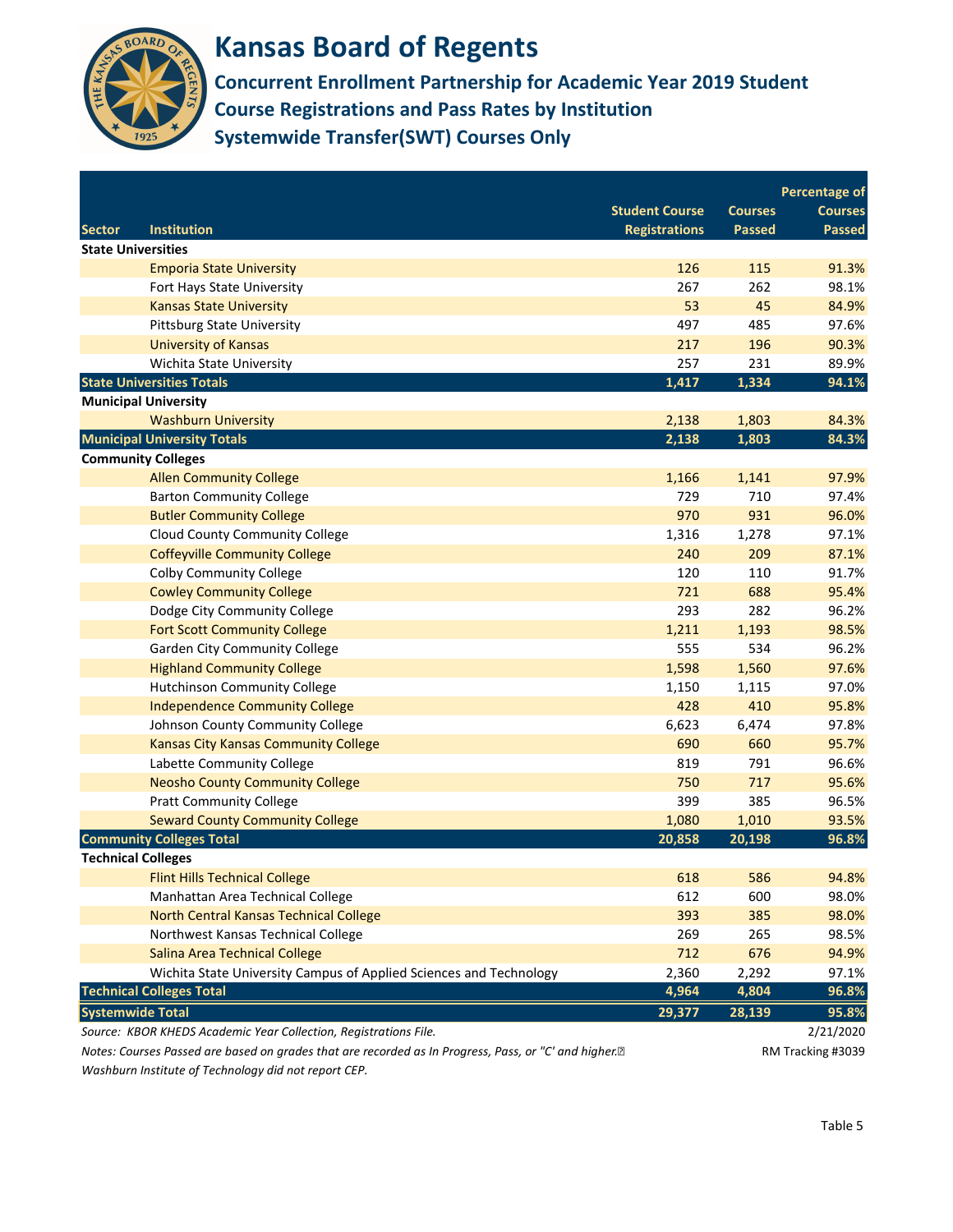

**Concurrent Enrollment Partnership for Academic Year 2019 Student Course Registrations and Pass Rates by Systemwide Transfer (SWT) Systemwide Transfer Courses Only**

|                                                     | <b>Student Course</b> | <b>Courses</b> | <b>Percentage of Courses</b> |
|-----------------------------------------------------|-----------------------|----------------|------------------------------|
| <b>Systemwide Transfer Course Name</b>              | <b>Registrations</b>  | <b>Passed</b>  | <b>Passed</b>                |
| <b>ENGLISH COMPOSITION I</b>                        | 5,074                 | 4,915          | 96.9%                        |
| <b>ENGLISH COMPOSITION II</b>                       | 3,640                 | 3,568          | 98.0%                        |
| <b>COLLEGE ALGEBRA</b>                              | 3,660                 | 3,405          | 93.0%                        |
| <b>PUBLIC SPEAKING</b>                              | 2,038                 | 1,998          | 98.0%                        |
| US HISTORY TO 1877                                  | 1,460                 | 1,407          | 96.4%                        |
| <b>US HISTORY SINCE 1877</b>                        | 1,328                 | 1,296          | 97.6%                        |
| INTRODUCTION TO PSYCHOLOGY                          | 1,561                 | 1,511          | 96.8%                        |
| <b>AMERICAN GOVERNMENT</b>                          | 1,575                 | 1,484          | 94.2%                        |
| <b>ELEMENTARY STATISTICS</b>                        | 854                   | 824            | 96.5%                        |
| <b>SPANISH I</b>                                    | 643                   | 567            | 88.2%                        |
| <b>CALCULUS I</b>                                   | 642                   | 612            | 95.3%                        |
| <b>BIOLOGY I FOR MAJORS WITH LAB</b>                | 559                   | 539            | 96.4%                        |
| <b>TRIGONOMETRY</b>                                 | 515                   | 490            | 95.1%                        |
| <b>SPANISH II</b>                                   | 429                   | 397            | 92.5%                        |
| INTRODUCTION TO SOCIOLOGY                           | 439                   | 426            | 97.0%                        |
| <b>ANATOMY AND PHYSIOLOGY WITH LAB</b>              | 422                   | 401            | 95.0%                        |
| <b>INTRODUCTION TO LITERATURE</b>                   | 410                   | 396            | 96.6%                        |
| <b>GENERAL BIOLOGY FOR NON-MAJORS WITH LAB</b>      | 156                   | 154            | 98.7%                        |
| PHYSICS I WITH LAB                                  | 265                   | 258            | 97.4%                        |
| <b>CHEMISTRY I FOR MAJORS WITH LAB</b>              | 331                   | 321            | 97.0%                        |
| <b>COMPUTER CONCEPTS AND APPLICATIONS</b>           | 273                   | 267            | 97.8%                        |
| <b>INTRODUCTION TO BUSINESS</b>                     | 270                   | 258            | 95.6%                        |
| MEDICAL TERMINOLOGY                                 | 221                   | 205            | 92.8%                        |
| <b>CHEMISTRY I LAB FOR MAJORS (PART II)</b>         | 189                   | 179            | 94.7%                        |
| CHEMISTRY I FOR MAJORS (PART I)                     | 189                   | 172            | 91.0%                        |
| <b>GENERAL BIOLOGY FOR NON-MAJORS (PART I)</b>      | 163                   | 159            | 97.5%                        |
| FINANCIAL ACCOUNTING                                | 156                   | 144            | 92.3%                        |
| <b>SPANISH III</b>                                  | 149                   | 146            | 98.0%                        |
| <b>GENERAL BIOLOGY LAB FOR NON-MAJORS (PART II)</b> | 137                   | 137            | 100.0%                       |
| <b>MICROECONOMICS</b>                               | 95                    | 94             | 98.9%                        |
| <b>FRENCH I</b>                                     | 94                    | 88             | 93.6%                        |
| <b>MUSIC APPRECIATION</b>                           | 87                    | 83             | 95.4%                        |
| FIRST AID & SAFETY                                  | 86                    | 84             | 97.7%                        |
| <b>PERSONAL FINANCE</b>                             | 85                    | 83             | 97.6%                        |
| HUMAN LIFESPAN/DEVEL. PSYCH.                        | 80                    | 78             | 97.5%                        |
| <b>WORLD HISTORY 1500 TO PRESSENT</b>               | 75                    | 74             | 98.7%                        |
| WORLD HISTORY TO 1500                               | 69                    | 68             | 98.6%                        |
| <b>WORLD REGIONAL GEOGRAPHY</b>                     | 56                    | 54             | 96.4%                        |
| GENERAL CHEMISTRY FOR NON-MAJORS WITH LAB           | 53                    | 52             | 98.1%                        |
| ANATOMY AND PHYSIOLOGY WITH LAB (8)                 | 49                    | 47             | 95.9%                        |
| <b>THEATRE APPRECIATION</b>                         | 45                    | 45             | 100.0%                       |
| <b>INTERNATIONAL RELATIONS</b>                      | 38                    | 38             | 100.0%                       |
| <b>FRENCH II</b>                                    | 38                    | 38             | 100.0%                       |
| <b>INTRODUCTION TO EDUCATION</b>                    | 37                    | 33             | 89.2%                        |
| <b>MACROECONOMICS</b>                               | 27                    | 27             | 100.0%                       |
| <b>GENERAL CALCULUS/BUSINESS CALCULUS</b>           | 27                    | 26             | 96.3%                        |
| INTRODUCTION TO CRIMINAL JUSTICE                    | 25                    | 23             | 92.0%                        |
| <b>ENVIRONMENTAL SCIENCE (PART 1)</b>               | 25                    | 22             | 88.0%                        |
| <b>ART APPRECIATION</b>                             | 25                    | 25             | 100.0%                       |
| <b>ENVIRONMENTAL SCIENCE LAB (PART II)</b>          | 22                    | 19             | 86.4%                        |
|                                                     |                       |                |                              |